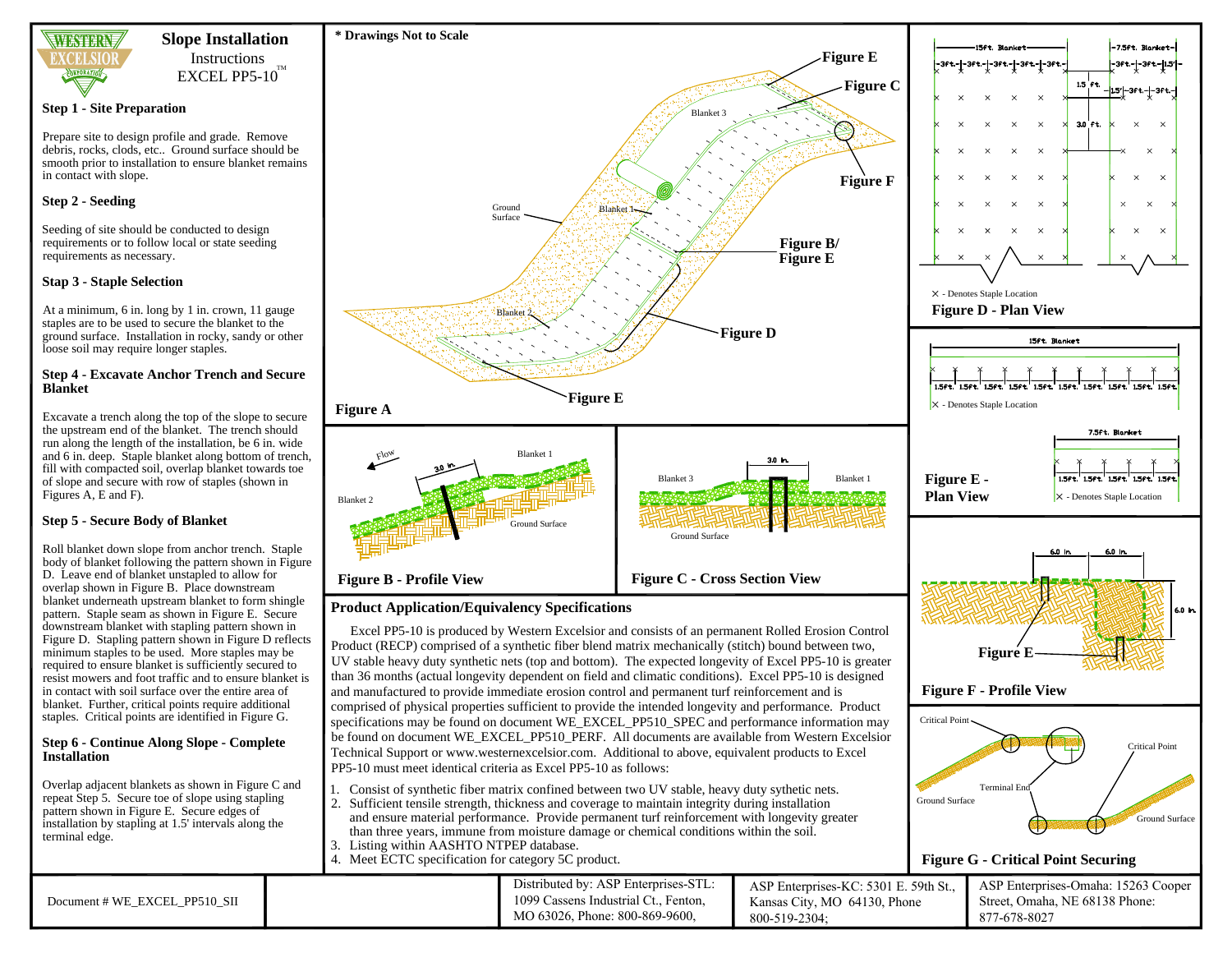

# **Channel Installation** Instructions

 $\rm EXCEL$  PP5-10 $^{\rm TM}$ 

### **Step 1 - Site Preparation**

Prepare site to design profile and grade. Remove debris, rocks, clods, etc.. Ground surface should be smooth prior to installation to ensure blanket remains in contact with slope.

## **Step 2 - Seeding**

Seeding of site should be conducted to design requirements or to follow local or state seeding requirements as necessary.

## **Stap 3 - Staple Selection**

At a minimum, 6 in. long by 1 in. crown, 11 gauge staples are to be used to secure the blanket to the ground surface. Installation in rocky, sandy or other loose soil may require longer staples.

#### **Step 4 - Excavate Anchor Trench and Secure Blanket**

Excavate a trench along the top of the channel side slopes and the upstream terminal end of the channel to secure the edges of the blanket. The trench should run along the length and width of the installation, be 6 in. wide and 6 in. deep. Staple blanket along bottom of trench, fill with compacted soil, overlap blanket towards toe of slope and secure with row of staples (shown in Figures A, E and F).

# **Step 5 - Secure Body of Blanket**

Roll blanket down slope from anchor trench. Staple body of blanket following the pattern shown in Figure D. Leave end of blanket unstapled to allow for overlap shown in Figure B. Place downstream blanket underneath upstream blanket to form shingle pattern. Staple seam as shown in Figure E. Secure downstream blanket with stapling pattern shown in Figure D. Stapling pattern shown in Figure D reflects minimum staples to be used. More staples may be required to ensure blanket is sufficiently secured to resist mowers and foot traffic and to ensure blanket is in contact with soil surface over the entire area of blanket. Further, critical points require additional staples. Critical points are identified in Figure G.

#### **Step 6 - Continue Along Slope - Complete Installation**

Overlap adjacent blankets as shown in Figure C and repeat Step 5. Secure toe of slope using stapling pattern shown in Figure E. Secure edges of installation by stapling at 1.5' intervals along the terminal edge.



# **Product Application/Equivalency Specifications**

Excel PP5-10 is produced by Western Excelsior and consists of an permanent Rolled Erosion Control Product (RECP) comprised of a synthetic fiber blend matrix mechanically (stitch) bound between two, UV stable heavy duty synthetic nets (top and bottom). The expected longevity of Excel PP5-10 is greater than 36 months (actual longevity dependent on field and climatic conditions). Excel PP5-10 is designed and manufactured to provide immediate erosion control and permanent turf reinforcement and is comprised of physical properties sufficient to provide the intended longevity and performance. Product specifications may be found on document WE\_EXCEL\_PP510\_SPEC and performance information may be found on document WE\_EXCEL\_PP510\_PERF. All documents are available from Western Excelsior Technical Support or www.westernexcelsior.com. Additional to above, equivalent products to Excel PP5-10 must meet identical criteria as Excel PP5-10 as follows:

- 1. Consist of synthetic fiber matrix confined between two UV stable, heavy duty sythetic nets.
- 2. Sufficient tensile strength, thickness and coverage to maintain integrity during installation and ensure material performance. Provide permanent turf reinforcement with longevity greater than three years, immune from moisture damage or chemical conditions within the soil.
- 3. Listing within AASHTO NTPEP database.
- 4. Meet ECTC specification for category 5C product.

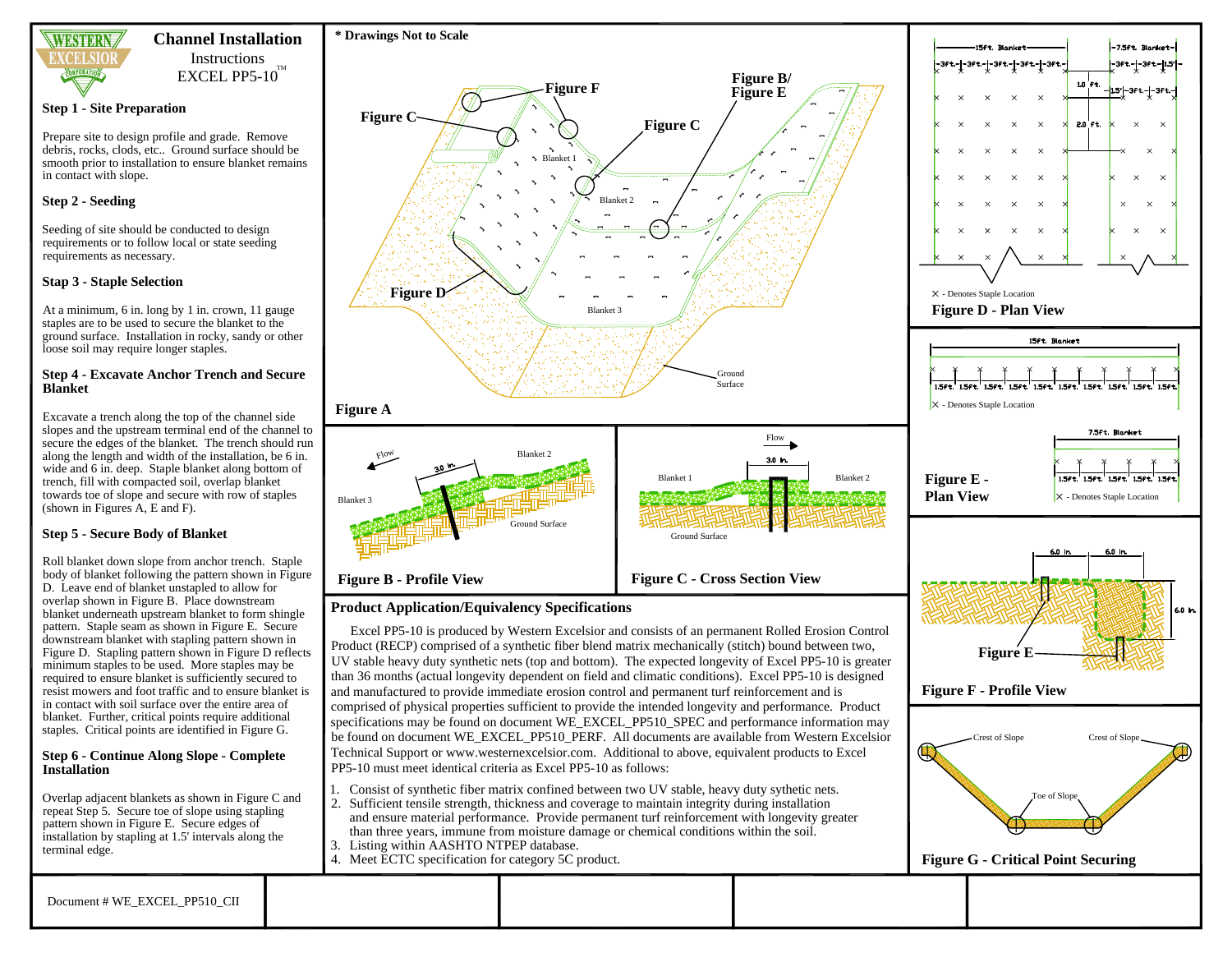

## **Instalación en Pendiente** Instrucciones

 $\rm EXCEL$  PP5-10 $^{\rm TM}$ 

#### **Paso 1 - Preparación del Lugar**

Prepare el lugar según el perfil del diseño y de la pendiente. Remueva el escombro, piedras, y terrones, etc. La superficie de la tierra debe estar lisa antes de la instalación para asegurar que el cojín permanezca en contacto con la pendiente.

### **Paso 2 - Semilla**

El sembrado de la semilla en el lugar se debe hacer de acuerdo a los requisitos del diseño o a los requisitos locales y estatales, según sea necesario.

### **Paso 3 - Selección de Grapas**

Lo mínimo que se debe usar son grapas de calibre 11, de 6 in. de largo y 1 in. de corona para sujetar el cojín a la superficie de la tierra. La instalación en tierra rocosa, arenosa o suelta puede requerir grapas más largas.

#### **Paso 4 - Excave Zanja para Anclaje y Sujete el Cojín**

Excave una zanja a lo largo de la parte superior de las pendiente para sujetar la punta de arriba del cojín. La zanja debe correr a lo largo de la instalación, tener 6 in. de ancho y 6 in. de profundidad. Engrape el cojín a lo largo del fondo de la zanja; llénela con tierra compactada, empalme el cojín hacia la parte inferior de la pendiente y sujételo con una hilera de grapas (Vea las Figuras A, E y F).

## **Paso 5 - Sujete el Cuerpo del Cojín**

Desenrolle el cojín hacia abajo desde la zanja de anclaje. Engrape el cuerpo del cojín siguiendo el patrón que se muestra en la Figura D. Deje la punta del cojín sin engrapar para que lo pueda empalmar como se muestra en la Figura B. Coloque el cojín que baja por debajo del de arriba para formar un patrón como de tejas. Engrape las uniones como se muestra en la figura E. Sujete el cojín de bajada con el patrón de engrapado que se muestra en la Figura D. El patrón de engrapado de la Figura D refleja el mínimo de grapas que se debe usar. Se pueden requerir más grapas para asegurar que el cojín quede sujetado suficientemente para resistir podadoras y tráfico a pie y para asegurar que el cojín permanezca en contacto con la superficie de la tierra en toda el área. Además, los puntos críticos requieren grapas adicionales. Los puntos críticos están identificados en la Figura G.

#### **Paso 6 - Continúe a lo largo de la Pendiente - Termine la Instalación**

Empalme los cojines adyacentes como se muestra en la Figura C y repita el Paso 5. Sujete la parte inferior de la pendiente usando el patrón de grapas que se muestra en la Figura E. Sujete las orillas de la instalación engrapando a intervalos de 1.5' a lo largo de la orilla.



## **Aplicación del Producto/Especificaciones de Equivalencia**

Excel PP5-10 es producido por Western Excelsior y consiste de un Producto permanente en Rollo para Control de la Erosión (PCER), formado de una matriz de una mezcla de fibra sintética unida mecánicamente (cosida) entre dos redes sintéticas, de uso rudo, estabilizadas UV (parte superior e inferior). La vida útil del EXCEL PP5-10 es más de 36 meses. (La vida útil real depende del campo y de las condiciones climáticas). El Excel PP5-10 está diseñado y fabricado para proporcionar control inmediato de la erosión y refuerzo permanente para el césped y tiene las suficientes propiedades físicas para proporcionar la vida útil y el rendimiento esperado. Las especificaciones del producto se encuentran en el documento WE\_EXCEL\_PP510\_SPEC y la información de rendimiento se puede encontrar en el documento WE\_EXCEL\_PP510\_PERF. Todos los documentos están disponibles en Western Excelsior Technical Support (Soporte Técnico de Western Excelsior) o en www.westernexcelsior.com. Además de lo anterior, los productos equivalentes a Excel PP5-10 deben cumplir con los siguientes criterios idénticos a Excel PP5-10:

- 1. Consistente de una matriz de fibra sintética entre dos redes sintéticas de uso rudo, estabilizadas UV.
- 2. Suficiente fuerza de tensión, grosor y cobertura para mantener su integridad durante la instalación y asegurar el rendimiento del material. Proporcionar refuerzo para el césped con una vida útil de más de tres años, inmune al daño de la humedad o condiciones químicas dentro de la tierra.
- 3. Incluido en la base de datos AASHTO NTPEP.
- 4. Cumplir especificación ECTC para productos de categoría 5C.